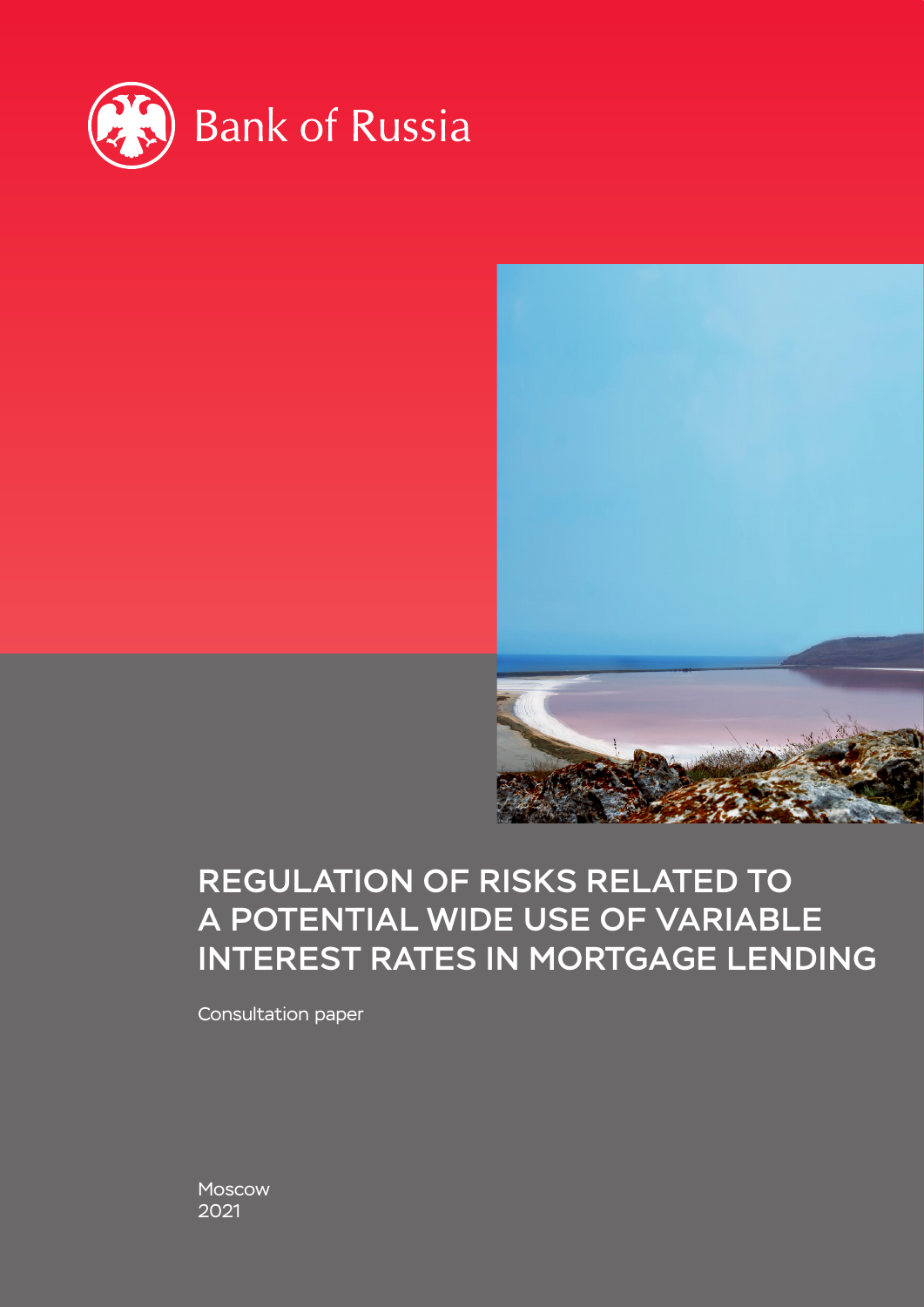# **CONTENTS**

| 1. Reasons for and risks of using variable interest rates in mortgage lending3 |  |
|--------------------------------------------------------------------------------|--|
|                                                                                |  |
|                                                                                |  |
|                                                                                |  |
|                                                                                |  |
|                                                                                |  |
|                                                                                |  |
|                                                                                |  |
|                                                                                |  |
|                                                                                |  |

This review was prepared by the Financial Stability Department.

Please send your comments regarding the topics covered in the consultation paper and your suggestions through 1 April 2021 to *[Vorozhtsovpa@cbr.ru](mailto:Vorozhtsovpa%40cbr.ru?subject=Regulation%20of%20Risks%20Related%20to%20a%20Potential%20Spread%20of%20Variable%20Interest%20Rates%20in%20Mortgage%20Lending%3A%20suggestions)*.

The reference to the Bank of Russia is mandatory if you intend to use this consultation paper.

Cover photo: T. Mefodovskaya, Bank of Russia

12 Neglinnaya Street, Moscow 107016

Bank of Russia website: *www.cbr.ru*

© Central Bank of the Russian Federation 2021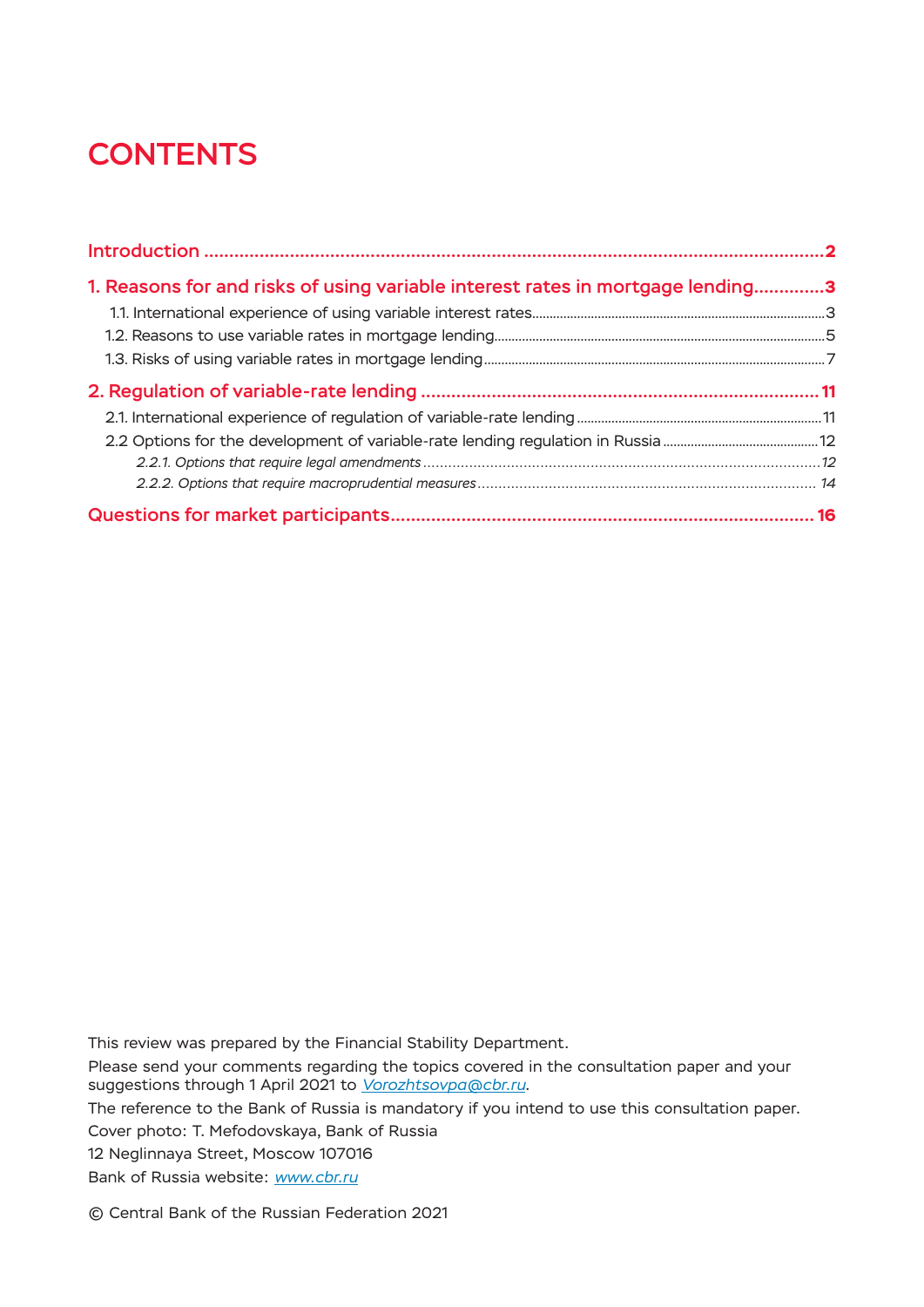### <span id="page-2-0"></span>INTRODUCTION

In a number of issues of its Financial Stability Review, the Bank of Russia noted an increase in banks' interest rate risk related to a higher proportion of short-term borrowings and growing asset maturities.1 The increased interest rate risk may constrain the growth of lending and prompt banks to price it in their interest rates in a greater proportion.

During a discussion of the consultation paper *Best practices in the management of interest rate risk in the banking book of credit institutions*, 2 banks also expressed their concern with regard to interest rate risk and proposed a transfer to lending at floating, or variable, interest rates as a measure of its mitigation. This approach is actually already used in corporate lending (the share of ruble loans to non-financial organisations at variable interest rates is 34%) and *[is currently being](https://new.nfa.ru/news/glavnye-novosti/sostoyalosy-zasedanie-soveta-kaznacheev-sro-nfa.html)  [discussed by market participants](https://new.nfa.ru/news/glavnye-novosti/sostoyalosy-zasedanie-soveta-kaznacheev-sro-nfa.html)* with regard to retail mortgage lending.

With interest rates at their historic lows in Russia, variable-rate instruments are becoming increasingly beneficial for banks. At the same time, international experience shows that lending at variable rates is riskier on average. This is explained by the fact that the quality of such loans substantially depends on market interest rates fluctuations.

If variable-rate mortgages were widely used, an increase in interest rates might lead to excessive growth of debt burden of a significant share of borrowers and their insolvency.3 This would entail substantial social and macroeconomic risks as households' debt problems would inevitably cause a decline in consumption, a crisis in the real estate market, and loss of housing.

For banks, that would mean inefficiency of their interest rate risk management, transformation of their interest rate risk into credit risk, and substantial losses. Therefore, banks have to rely largely on other interest rate risk management tools, such as attracting long-term liabilities, hedging using derivatives, etc. Variable interest rates should only be applied to those borrowers that have a DTI cushion and who will remain solvent if interest rates rise.

Currently, banks are authorised by law to offer variable interest rates to any individuals. This creates potential for misselling and other misconduct practices (misconduct risk). Certain banks can offer borrowers a lower variable interest rate without providing them with complete information about the associated risks. Not all retail borrowers would be able to adequately estimate risks of this product even if they had complete information because of insufficient financial literacy.

The Bank of Russia considers it necessary to determine the acceptable boundaries of this practice before the variable-rate mortgage market increases substantially in size and conditions for social and financial stability risks appear. It is important to ensure that banks use such products for the benefit of their customers and increase lending accessibility instead of generating additional risks.

In this consultation paper, the Bank of Russia invites financial market participants, financial consumers, and other interested parties to discuss potential ways to regulate the use of variable rates in retail mortgage lending.

*<sup>1</sup> Financial Stability Review 2020 Q2–Q3, 2019 Q4 – 2020 Q1, 2019 Q2–Q3, 2018 Q4 – 2019 Q1, etc.*

*<sup>2</sup> Bank of Russia consultation paper Best practices in the management of interest rate risk in the banking book of credit institutions, January 2020.*

*<sup>3</sup> Russia is already characterised by a moderately elevated debt-to-income ratio of borrowers (the average DTI ratio of individuals who received mortgage loans in 2020 Q4 was 54%).*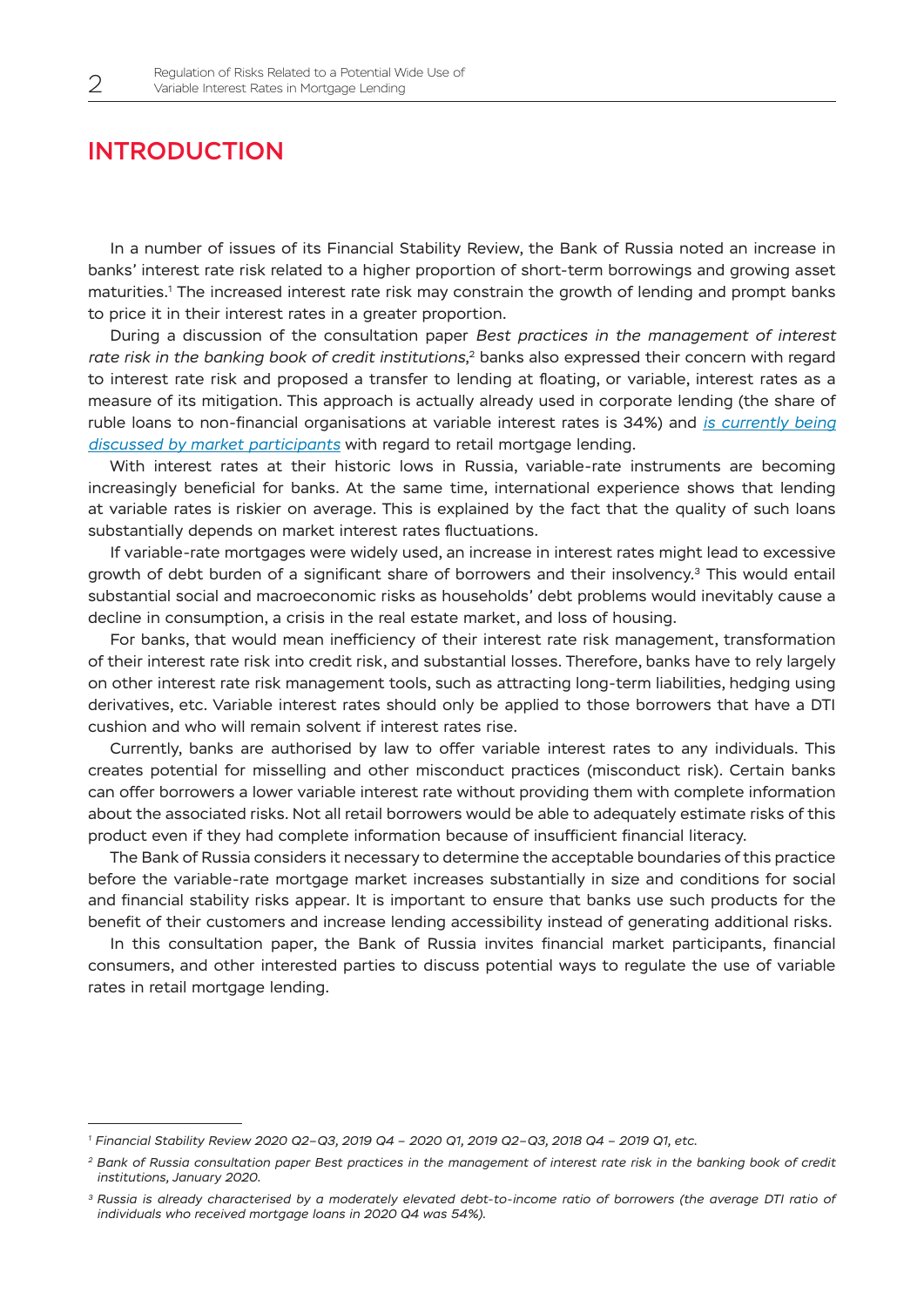### <span id="page-3-0"></span>1. REASONS FOR AND RISKS OF USING VARIABLE INTEREST RATES IN MORTGAGE LENDING

### 1.1. International experience of using variable interest rates

Lending at variable rates is widely used in both the developed and emerging market economies. At the same time, variable rates are more popular in corporate lending as companies are better prepared to bear the risk of interest rate changes. According to European Central Bank (ECB) data, as of end of August 2020, the proportion of variable-rate loans in the euro area was 57% of the total amount of corporate and retail loans and only 15.7% of mortgage loans.<sup>1</sup> However, in line with the methodology used by the ECB to calculate this indicator, all interest rates fixed for over one year are considered fixed, which is not completely correct. The data of the European Mortgage Federation are more complete, and they draw quite a heterogeneous picture for different European countries (Chart 1).

Variable rates prevail in a number of European countries (Sweden, Finland, Portugal, Latvia, Lithuania, Bulgaria, and Cyprus). In certain countries, the initial term of mortgage interest rate fixing is quite short – up to five years (91% of mortgages in the UK, 46% in the Czech Republic, and 41% in Hungary) (Chart 1). After that term, the interest rate is either reviewed or floats. In Germany, Belgium, and Denmark, mortgage loans at interest rates fixed for a long term (over 10 years) are popular.

Such significant differences even in the euro area countries can be explained by the fact that they had their own monetary policy and volatility of inflation and exchange rate before the introduction of the euro. The Eastern European countries, Greece, and Cyprus are characterised by higher volatility, therefore banks were ready to issue long-term loans only at floating rates to mitigate their risks. This difference can also be related to tighter regulation and more developed consumer protection practices. According to an ECB working paper,<sup>2</sup> the share of fixed-rate mortgages is higher in the European countries with lower historical volatility, higher correlation between unemployment and short-term interest rates, and lower financial literacy of the population.<sup>3</sup>

Variable-rate mortgage is less popular in the US (around 15%4) whereas in Australia, such loans account for 75–90% of new loans.<sup>5</sup> The experience of emerging market economies (Brazil, Mexico, South Africa, etc.) can be summarised as follows: high-inflation countries usually used variable interest rates; however, as they reached macroeconomic and inflation stability, fixed rates gained popularity.

*<sup>1</sup> [ECB statistics.](https://sdw.ecb.europa.eu/browse.do?node=9691559)*

*<sup>2</sup> Albertazzi U., Fringuellotti F., Ongena S. Fixed rate versus adjustable rate mortgages: evidence from euro area banks/ECB. Working Paper Series. October 2019. No. 2322. It was also discovered that the use of mortgage loans as security for mortgage-backed bonds is one of the factors behind the application of fixed interest rates.*

*<sup>3</sup> If a central bank can pursue accommodative monetary policy in a recession (when the unemployment is higher), borrowers are more likely to use variable interest rates.*

*<sup>4</sup> [The Potential Increase in Corporate Debt Interest Rate Payments from Changes in the Federal Funds Rate.](https://www.federalreserve.gov/econres/notes/feds-notes/potential-increase-in-corporate-debt-interest-rate-payments-from-changes-in-the-federal-funds-rate-20171115.htm)*

*<sup>5</sup> [Statistics of the Reserve Bank of Australia.](https://rba.gov.au/publications/bulletin/2020/sep/insights-from-the-new-economic-and-financial-statistics-collection.html)*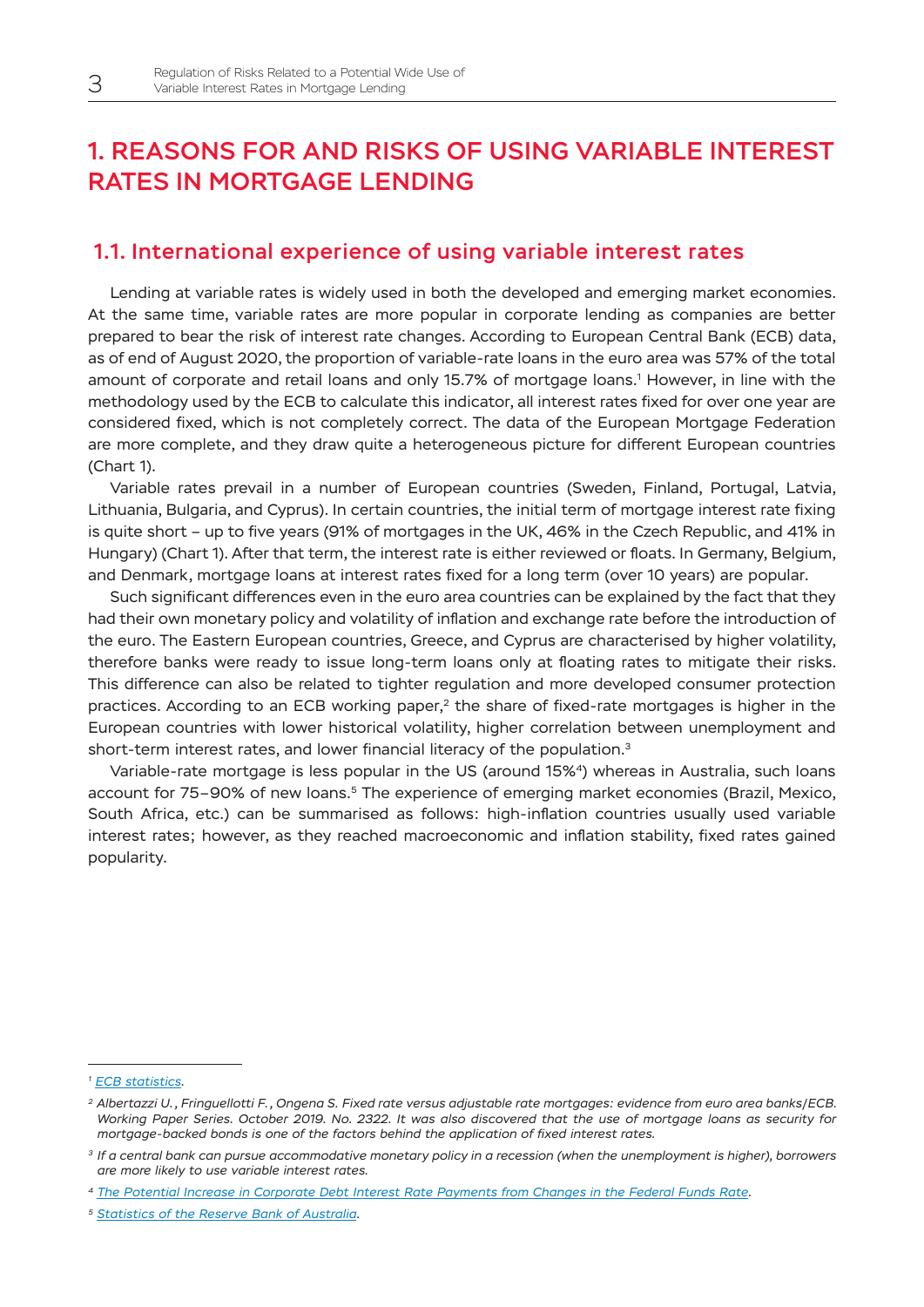



Source: **European Mortgage Federation**.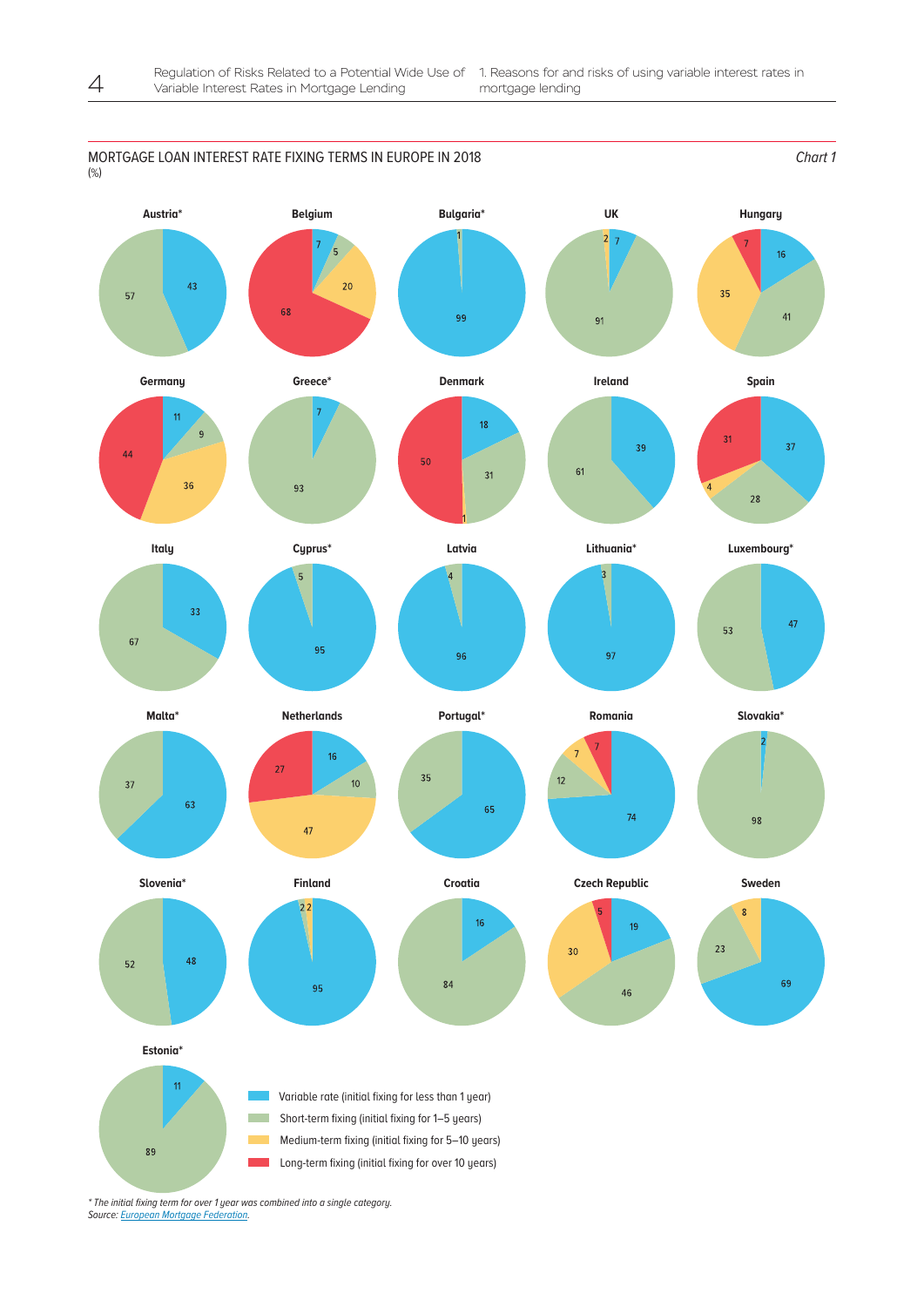#### <span id="page-5-0"></span>Box 1. Types of variable-rate loans

There are several types of variable-rate loans in global practice.

I. From the point of view of determining the amount of loan payment, the following options for structuring variable-rate loans can be distinguished:

- 1. Loans with variable annuity payment depending on interest rate changes and with fixed maturity (most countries).
- 2. Loans with a fixed annuity payment but variable maturity re-calculated depending on interest rate changes (India, Japan, France, and Belgium).
- 3. A combination of both with a variable monthly payment amount (usually to a certain extent) and variable maturity (used in countries specified in item 2 above).

The above options can be accompanied by setting limits on the variability of the payment amount and/ or maturity. Limits can be set both as part of a loan agreement and in virtue of law, including based on the borrower's debt burden (for details, see Section 2).

II. By the term of interest rate fixing (or the time when interest rate starts floating), variable-rate loans can be divided into:

- 1. Loans where the variable rate is applied upon issuance.
- 2. Loans where the interest rate is fixed at a certain level and, after a certain period, starts to float and change periodically depending on the value of the underlying indicator or is reviewed based on a certain schedule taking into account changes of the underlying indicator (these loans are sometimes called 'variable-rate loans').

### 1.2. Reasons to use variable rates in mortgage lending

By analysing the international experience, we can identify the following features of variable interest rates that explain the reasons for their use in international practice and the interest that Russian banks currently express towards them:

- 1. They are used to manage the interest rate risk of a bank portfolio allowing banks to partially<sup>6</sup> transfer their interest rate risk to the borrower, which supports lending in the context of low interest rates<sup>7</sup> (the euro area) and high volatility of interest rates and short-term liabilities (emerging market economies).
- 2. All else being equal, variable interest rates allow lenders to offer a lower interest rate to their borrowers since the interest rate risk is not priced in.<sup>8</sup> A relatively lower interest rate makes credit products more accessible for a wider range of borrowers as well as more attractive 'visually', which expands banks' customer base.
- 3. Transaction costs of lenders and borrowers are reduced as it is no longer required to refinance loans at a lower rate if market interest rates decline. Customers automatically start to pay less when market rates fall (and more when they rise).

In retail lending, variable interest rates are currently used very little in Russia, although their use is not prohibited by law. Variable-rate mortgage loans account for less than 1% of all housing mortgage loans. However, a number of large banks are intending to develop mortgage lending at

*<sup>6</sup> The interest rate risk is not transferred completely due to the existence of a basis risk and the fact that interest rates on assets and liabilities can be reviewed with different periodicity. Moreover, the aggregate interest rate risk of a bank portfolio depends on the term structure and the characteristics of all assets and liabilities of the bank. In other words, for a bank with relatively long-term liabilities and relatively short-term assets, issuing variable-rate loans can increase its gap risk. However, this balance sheet term structure is rare these days for the Russian banking system.*

*<sup>7</sup> Variable interest rates are better for banks in the context of low interest rates since, if market rates start to rise, they will do it synchronously for assets and liabilities (adjusted for basis risk) and the bank's net interest margin will not decline. If the interest rate on assets is fixed, the margin will immediately fall or even become negative when market rates start to rise as short-term borrowings that currently prevail in liabilities will immediately become more expensive.*

*<sup>8</sup> Interest rate risk assessments by market participants are closely related to the expectations of the further market rate path. For this reason, the interest rate risk value will exert a downward pressure on variable interest rates that are offered to customers, usually during the periods of accommodative monetary policy.*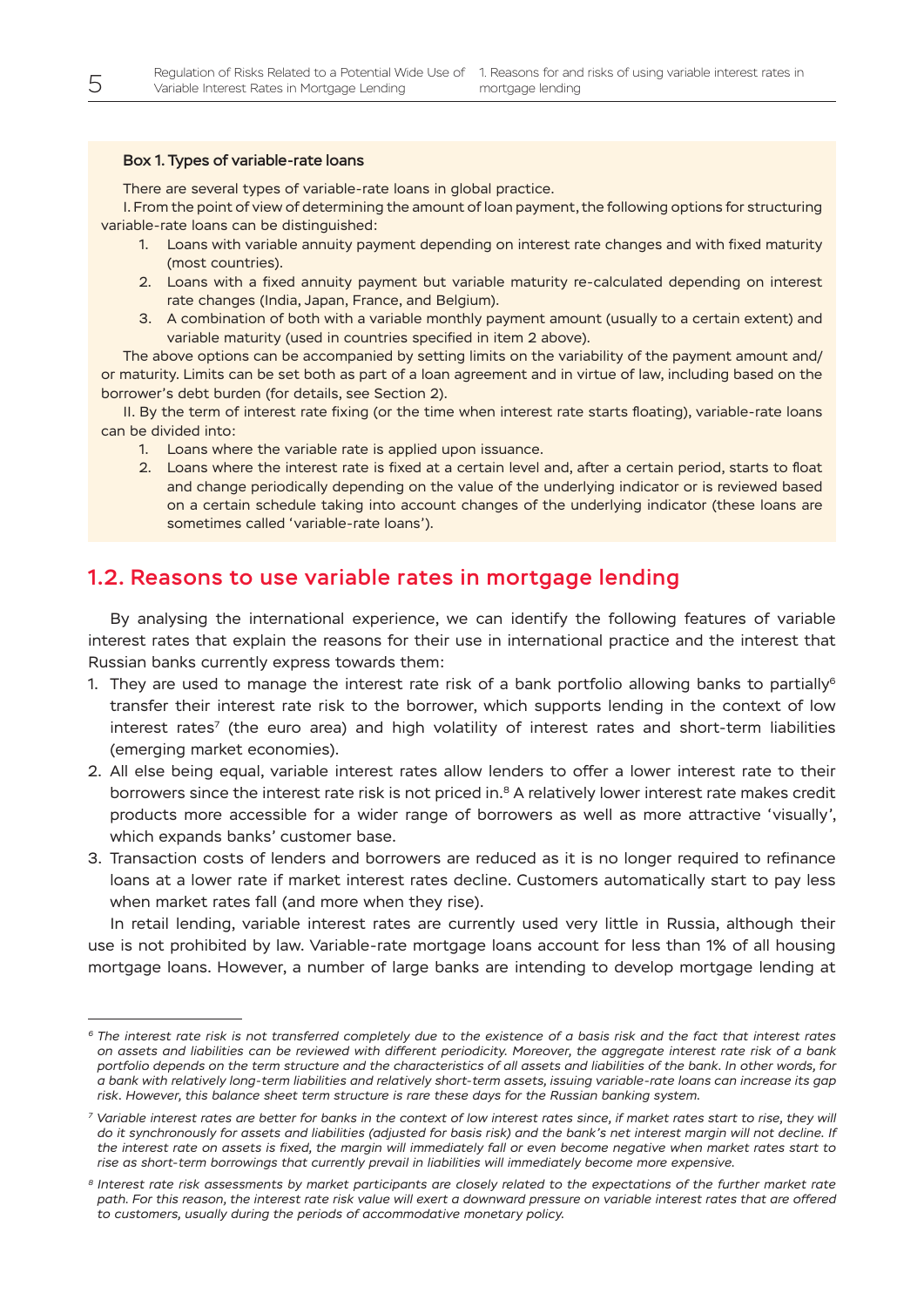floating rates. This decision is based on a large level of the interest rate risk, which is characteristic of many banks, and their interest in developing long-term lending, especially mortgage.

The interest rate risk of bank portfolios is influenced by diverse factors. In Russian banks, it is driven down by growing corporate lending at variable rates and purchasing corporate bonds and floating-coupon OFZs. On the other hand, it is driven up by the increasing share of short-term liabilities on Russian banks' balance sheets (Chart 2) and long-term assets, which is owing to a rapid rise of fixed-rate mortgage amounts, among other things.

This situation is partially provoked by banks themselves when they focus on attracting shortterm deposits. A portfolio balanced in terms of maturity and demand for fixed-term assets and liabilities is key for reducing its interest rate risk. However, banks prefer to reduce the maturity of liabilities and save on funding costs thereby increasing their margin. In the context of low interest rates, it would be advisable for banks to adjust their interest rate policy (by increasing the difference between short- and long-term rates) and attract longer-term funds,<sup>9</sup> which could help reduce the overall interest rate risk of their portfolio.

Certain Russian legal specifics objectively increase the interest rate risk for banks. Firstly, all retail deposits are callable,<sup>10</sup> i.e. customers may close their long-term deposits early and open new ones at higher interest rates if market rates are rising. Secondly, retail loan rates are actually floating but only downwards for individual borrowers because the latter can refinance their loans at lower rates without any early repayment fees.

The aggregate influence of these factors is reflected in the gradual growth of banks' exposure to the interest rate risk. If market rates rise, banks may face a significant reduction in their net interest income and a negative impact on their capital. This may limit the growth of mortgage lending which is currently characterised by low credit risks and is a priority credit segment for a number of large banks. This may also drive mortgage interest rates higher if banks price a higher level of the interest rate risk in their interest rates.



**63х170** SHARE OF RUBLE DEPOSITS WITH MATURITY OF UP TO ONE 1 YEAR IN TOTAL RUBLE DEPOSITS AS OF 1 DECEMBER 2020\* *Chart 2* (%)

\* Data on individuals include account balances (except for balances in escrow accounts). Source: Reporting form 0409101.

*<sup>9</sup> Beside deposits, banks can also attract long-term funds by issuing their own bonds. Unlike household deposits, bonds are characterised by a lower risk of consumer behaviour optionality since Russian laws allow individuals to claim their deposits ahead of schedule.*

*<sup>10</sup> Except for deposits with a savings certificate that does not provide for the depositor to claim funds ahead of schedule: pursuant to Clause 4, Article 837 of the Civil Code of the Russian Federation, any contract terms stating that a depositor waives their right to claim a term or sight deposit are null and void, except for deposits with a savings certificate that does not provide for the depositor to claim funds ahead of schedule.*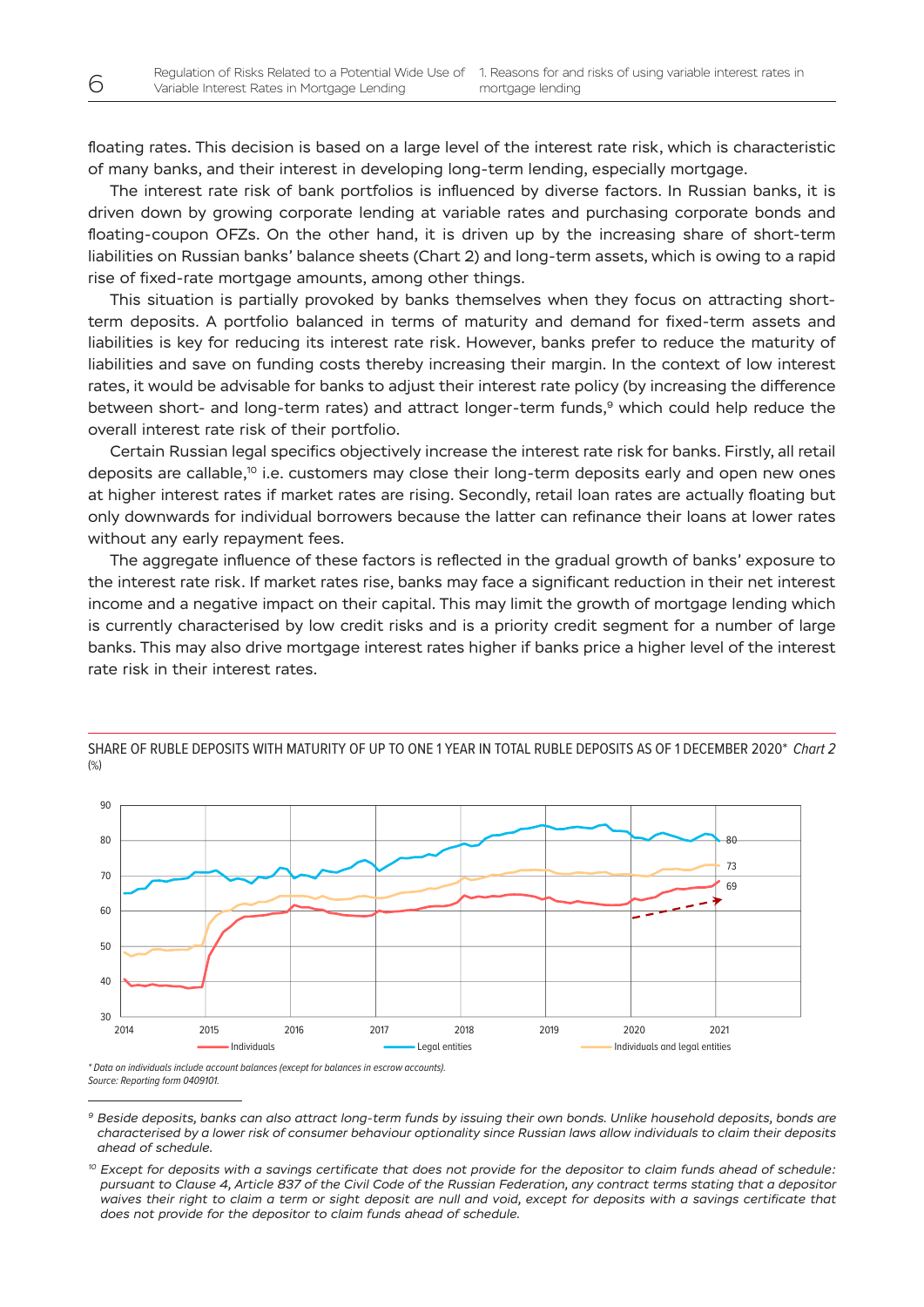### <span id="page-7-0"></span>1.3. Risks of using variable rates in mortgage lending

Lending and other types of borrowing at floating rates carries substantial additional risks for the parties. In retail, where borrowers' financial literacy is *a priori* lower than in corporate lending, these risks can become critical in a situation with rising interest rates.

At the same time, the longer the loan term, the higher the interest rate risk given the same interest rate delta.<sup>11</sup> Long-term loans with maturity of over 10 years are extremely sensitive to interest rate changes. For example, if the interest rate on a 15-year loan rises from 7% to 9%, the monthly payment will increase by 13% and the total excess payment – by 34%. If the rate rises to 10%, the monthly payment will increase by 20% and the total overpayment – by 51%. If this loan is structured so that the monthly payment is fixed and the maturity changes, then a 2 pp change in the interest rate will entail an increase in the maturity by one third, to 20 years, and a 3 pp change will entail an 1.7-fold increase, to 26 years<sup>12</sup> (Chart 3).

The experience of countries where lending at variable rates is popular demonstrates the following risks.

#### **Interest rate risk to credit risk transformation**

In a situation of a significant increase in interest rates, the financial standing of borrowers and, consequently, the asset quality and financial position of banks can materially deteriorate. Financial stability risks, negative social and macroeconomic consequences can materialise. This is evidenced by a number of mortgage crises caused by widespread floating interest rates and the following interest rate risk to credit risk transformation (Box 2). According to a research by the Bank of the Netherlands,<sup>13</sup> the average level of default on loans and its growth after the global financial crisis of 2007–2009 is lower in the countries where fixed interest rates prevail (Chart 4).

It is often possible to hear that these risks are mitigated by the fact that borrowers usually have a 'natural hedge': the central bank raises interest rates when inflation rises and nominal incomes of borrowers increase. However, it is mostly characteristic of the developed market economies, while emerging markets face high volatility of capital flows and foreign exchange rates and often have to



**67х170** CHANGE IN MATURITY FOR VARIABLE-RATE LOANS WITH FIXED PAYMENT AMOUNT DEPENDING ON INTEREST RATE INCREASE (HYPOTHETICAL EXAMPLE) *Chart 3*

*<sup>11</sup> It is supposed that the interest rate is changed for the whole loan term and not restored later.*

*<sup>12</sup> For longer-term loans with a fixed monthly payment, the sensitivity of maturity to interest rate changes is even higher. Thus, for 20-year loans, if the interest rate rises from 7% by only 2 pp, the maturity will increase to 38 years.*

*<sup>13</sup> [Stanga I., Vlahu R., Haan J. Mortgage arrears, regulation and institutions: Cross-country evidence](https://www.sciencedirect.com/science/article/abs/pii/S0378426620301552) / DNB Working Paper. December 2017. No. 580.*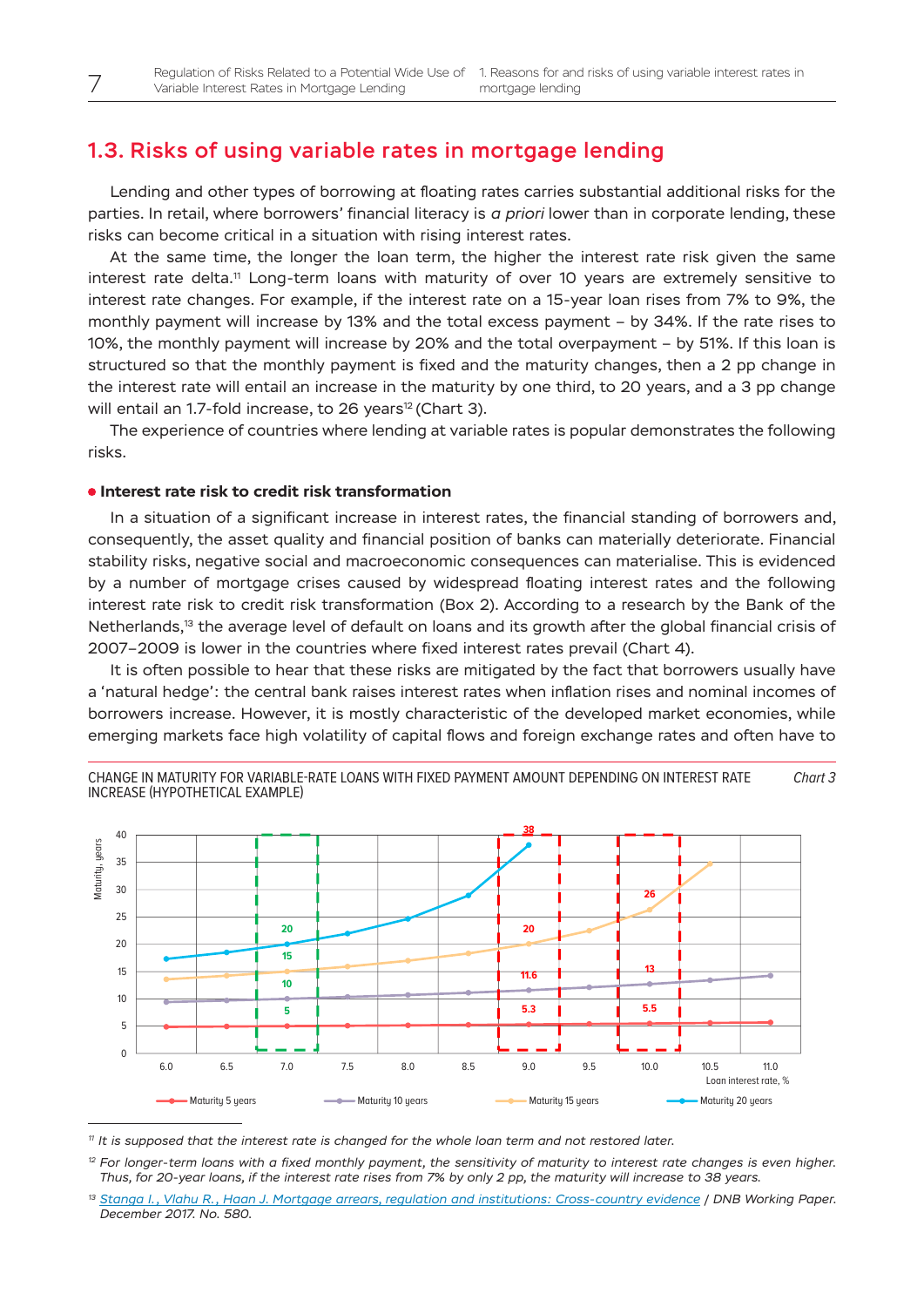

#### DEFAULTS ON LOANS WITH FIXED AND VARIABLE INTEREST RATES BASED ON DATA FOR 26 COUNTRIES (%)

pursue tight monetary policy in the situation of market volatility (e.g., during a global financial crisis). The coronavirus pandemic is basically the first example of the crisis when nearly all central banks of the emerging market economies (EMEs) successfully pursued countercyclical monetary policy. In many respects, this became possible due to a stabilisation of global financial markets owing to the unprecedented support measures by governments and central banks in the developed countries.

It is possible that in other circumstances the EMEs might again require to pursue tight monetary policy during a recession. In this case, the popularity of variable rates can become an additional factor affecting the well-being of households.

#### **Threats for the efficiency of the monetary policy transmission mechanism**

Threats for the efficiency of the monetary policy transmission mechanism arise when the share of variable-rate loans in bank portfolios is high, especially with respect to borrowers that are sensitive to interest rate changes. A significant key rate hike amid growing inflationary risks can negatively influence financial positions of borrowers and banks themselves. This may require special measures to support financial stability that would limit the disinflationary effect of tight monetary policy.

#### **Misselling and other misconduct risk with regard to financial consumers**

Variable-rate loans are a more complex product for consumers than traditional fixed-rate loans. It can be quite difficult for a person who is not financially experienced to comprehend loan agreement terms and conditions with regard to the interest rate and the underlying economic indicators. This will lead to a situation when an individual borrower makes a decision to take out a variable-rate loan without an adequate comprehension of the key term of the loan agreement and without being able to be guided by such important loan metrics as the monthly payment and overpayment amounts.

The example with foreign currency mortgage loans in Russia in 2014–2015 demonstrated that borrowers often chose such products guided by the value of the interest rate on foreign currencydenominated loans (which was lower than that of ruble loans) and estimated their future expenditures on such loans based on the then-current exchange rate. They did not adequately consider the associated potential foreign exchange risks.

It is possible that certain lenders may actually solicit variable-rate loans without providing an alternative, without disclosing risks of such products, and focusing only on their positive features. This problem is especially relevant these days in Russia since the rate difference is in favour of floating rates (banks are ready to offer discounts for variable-rate loans).

Among the existing variable-rate product types, loans with a fixed monthly payment and a floating maturity can, on the one hand, be potentially in demand, especially by young people whose

*Chart* 4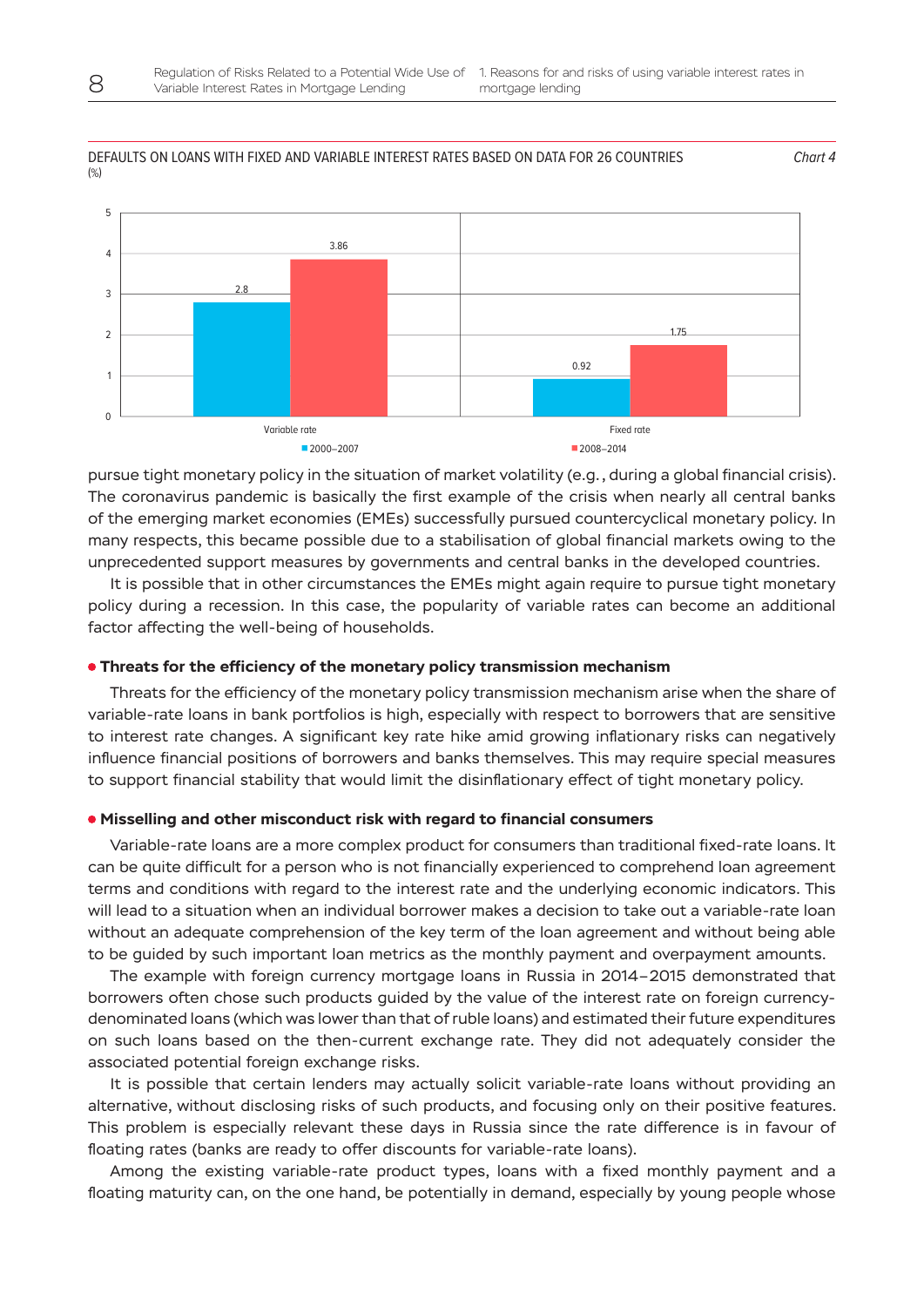#### Box 2. Examples of mortgage crises related to a wide spread of variable interest rates

In global practice, there is a number of examples when banks that tried to mitigate their interest rate risk by using variable rates faced an accelerated growth of overdue loans (interest rate risk to credit risk transformation):

#### **• The UK mortgage crisis in the early 1990s**

In 1985–1988, during the economic boom (the Lawson boom), the UK housing market experienced an unprecedented growth. At the same time, in the late 1980s, all mortgage loans in the UK were issued at a variable rate. However, in order to protect the pound, the Bank of England raised the base rate twofold: from 7.4% in May 1988 to 14.9% in October 1989, which pushed interest rates on mortgage loans up. Many borrowers were not able to make payments due to the increased debt burden. As a result, the share of overdue and non-performing loans substantially rose in the early 1990s. This required the UK government to implement borrower support measures. The mortgage crisis was one of the reasons behind the 1991 recession. The key rate cuts implemented since 1992 improved the quality of mortgage loans. Later, the Bank of England turned to the inflation targeting and floating exchange rate regime with fixed interest rates prevailing in the mortgage market.

#### **• The 2007–2008 US mortgage crisis**

In the 1990s and the first half of the 2000s, securitisation and mortgage lending markets were booming in the US. Moreover, housing prices had been steadily growing for several decades.

In 2006, the share of variable-rate subprime<sup>1</sup> mortgage loans reached 62%. The share of such loans in the total amount of prime mortgage loans was only 12.9%. The US Fed cut the key rate from 6.5% in 2000 to 1% in 2003. In 2004–2007, the key rate was gradually raised to 5.25%.

Overdue debt on subprime mortgage loans rose from 10% in 2004 to nearly 15% in 2007<sup>2</sup> simultaneously with the sharp increase in the Fed funds rate. For prime variable-rate mortgage, the growth of overdue loans was similar in relative terms but lower in absolute terms (Chart 5). At the same time, high-quality fixed-rate loans accounted for the largest share.

During the US subprime mortgage crisis, 'interest rate risk to credit risk transformation' was observed but it was limited and mostly related to the borrower's initially weak financial standing. The bursting of the mortgage bubble and falling housing prices were among the key drivers behind the crisis. However, variable rates became one of its triggers: it was the deterioration in the quality of subprime mortgage loans that drove the repossession of real estate and set off real estate price slump.





\* Adjustable rate mortgage (ARM) is mortgage with the initial short-term fixed and then floating interest rate. Note. Non-performing mortgage loans for 30, 60, and 90 days.

Source: Mortgage Bankers Association. Chicago Fed Letter. Comparing the prime and subprime mortgage market.

*<sup>1</sup> Loans to high-risk borrowers with poor credit history and unconfirmed income.*

*<sup>2</sup> Chicago Fed Letter. [Comparing the prime and subprime mortgage market.](https://core.ac.uk/download/pdf/6986311.pdf)*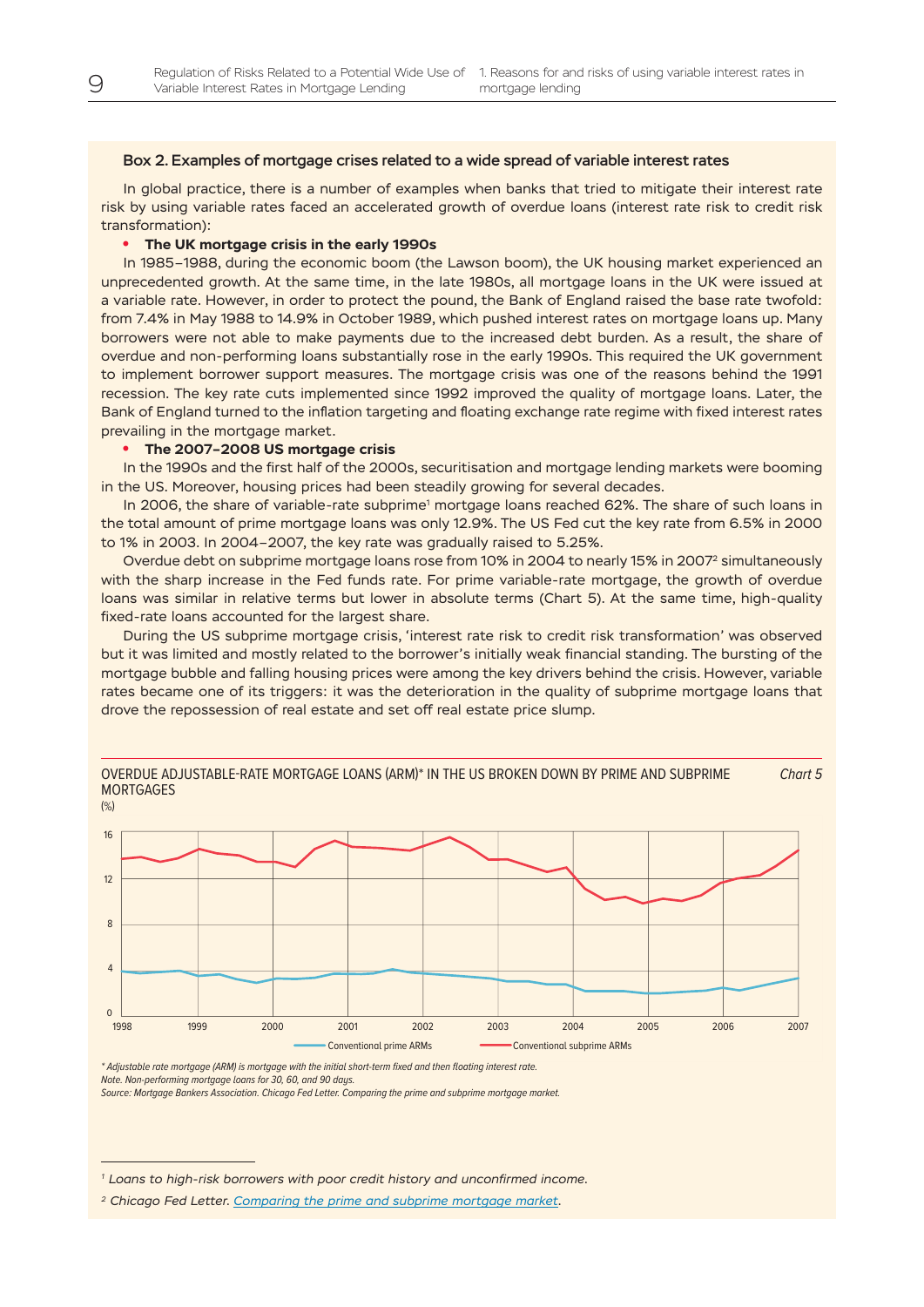income is likely to increase over the course of their career. On the other hand, this product is the most complex in terms of comprehension and assessment of risks for borrowers with low financial literacy. Despite the unchanged monthly payment, the borrower's debt burden can actually increase (e.g., in terms of overpayment), which is more difficult for them to interpret with respect to the impact on their financial standing. Moreover, changes in the loan term will lead to the increased overpayment and additional collateral insurance premium payments.

Due to the fundamental impossibility to predict the dynamics of economic indicators included in the interest rate calculation, borrowers will not be able to fully assess the risks associated with this type of lending and effectively plan their expenses and budget, which will make them more vulnerable to adverse scenarios compared to fixed-rate lending. This is also relevant for borrowers with high financial literacy.

#### **Systemic risks of rising household debt burden**

Lending at variable rates can imply higher systemic risks, including a materialisation of a contagion effect in the banking sector. If a borrower takes out a variable-rate loan and the interest rate significantly increases, their debt-to-income (DTI) ratio automatically grows leading to a deterioration of the quality of loans issued by other banks thereby causing their loan portfolios to deteriorate as well.

The international experience in general (and the example with the foreign currency mortgage lending in Russia) shows that the excess usage of variable rates can lead to a situation when their risks substantially overweight their benefits. For this reason, retail variable-rate mortgage lending often requires specific regulation.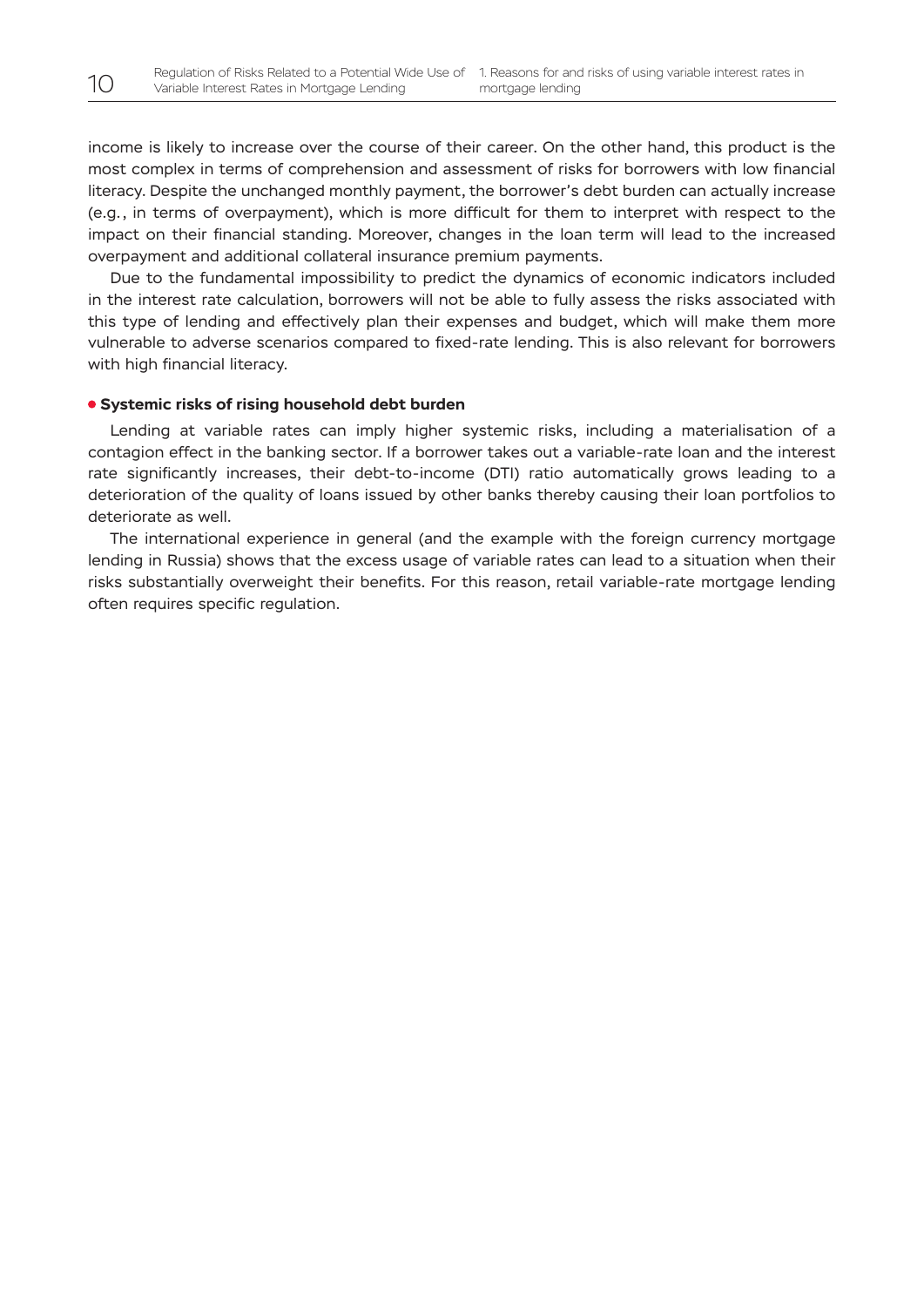### <span id="page-11-0"></span>2. REGULATION OF VARIABLE-RATE LENDING

### 2.1. International experience of regulation of variable-rate lending

Regulatory measures used by various countries can be divided into the following categories:

#### **1. Requirements for banks to duly inform borrowers about terms and risks of variable-rate loans**

Many countries have introduced a requirement that banks should provide borrowers with complete information on variable-rate loan terms. For example, the Irish *[Consumer Protection Code](https://www.centralbank.ie/docs/default-source/regulation/consumer-protection/other-codes-of-conduct/4-gns-4-2-7-cp-code-2012.pdf?sfvrsn=6)* states that if a bank issues a variable-rate loan it must provide the borrower with a written calculation of an increase in the payment amount if the interest rate rises by 2 pp or more. $^{\rm 1}$  It also sets requirements for variable-rate loan advertising.

#### **2. Stress-testing the borrower's payment capacity**

The requirements for banks to test the affordability of loans in case of a rate increase are the most popular approach to variable-rate mortgage regulation. These requirements are applied in the UK, Canada, the Czech Republic, Poland, Finland, Norway, and Australia. In some countries, regulators set the interest rate level where banks should stress-test the borrower's ability to service their debt (in Finland, 6%); in other countries, the delta to the loan interest rate is specified (+2.5%, in Australia; +2%, in the Czech Republic). The period when the interest rate change occurs is only set in some stress-test cases: In the UK, the stress-test horizon is five years while, in Australia, it is set at the bank's discretion.

#### **3. Macroprudential restrictions**

In Israel and Hungary, variable-rate lending is subject to special quantitative restrictions. In Hungary, the requirements for the payment-to-income (PTI) ratio differ depending on the borrower's income and the interest rate fixing period: the longer the interest rate fixing period, the higher the allowed PTI (the lowest PTI level corresponds to the five-year fixing period).<sup>2</sup> In Israel, mortgage lending has a complex structure: the Bank of Israel allows breaking a single loan into several parts with each part issued at its own interest rate. According to the regulator, no more than 1/3 of the total mortgage loan amount can be issued at a variable-rate for loans where the interest rate can be reviewed within the first five years. For all loans, no more than 2/3 of the loan amount can be issued at a variable-rate.3

#### **4. Loan rate regulation**

Some countries have set requirements for loan interest rates, which helps limit their fluctuation. In particular, the National Bank of Romania has introduced a mandatory benchmark index for banks to set variable interest rates on all types of loans (IRCC), to which a bank may add a fixed percentage that it will not be able to change over the whole term of the loan agreement.

The Bank of Portugal has set a *[cap rate regime](https://clientebancario.bportugal.pt/en/interest-rates-consumer-credit)* with regard to payments under consumer loans. The Bank of Portugal on a quarterly basis calculates and publishes the maximum interest rates in force for each type of consumer loan.

*<sup>1</sup> Similar regulation is effective in Russia. Federal Law No. 353-FZ, dated 21 December 2013, 'On Consumer Loans' states that a loan agreement shall indicate that, if the variable interest rate used in the consumer loan agreement rises by 1 pp, the borrower's costs will rise starting from the second scheduled payment as of the nearest date after the supposed date of the consumer loan agreement (Clause 5.1 of Part 9 of Article 5). It also sets a requirement for banks to provide information that variable interest rates are riskier (Clause 17 of Part 4 of Article 5).*

*<sup>2</sup> [Financial Stability Report of the Magyar Nemzeti Bank. 2018.](http://www.centerforfinancialstability.org/fsr/hun_fsr_201811.pdf)*

*<sup>3</sup> [Israel. 2013 Article IV Consultation](https://www.imf.org/external/pubs/ft/scr/2014/cr1447.pdf); [Directive. Limitation on issuing housing loans.](https://www.boi.org.il/en/BankingSupervision/SupervisorsDirectives/ProperConductOfBankingBusinessRegulations/329_et.pdf)*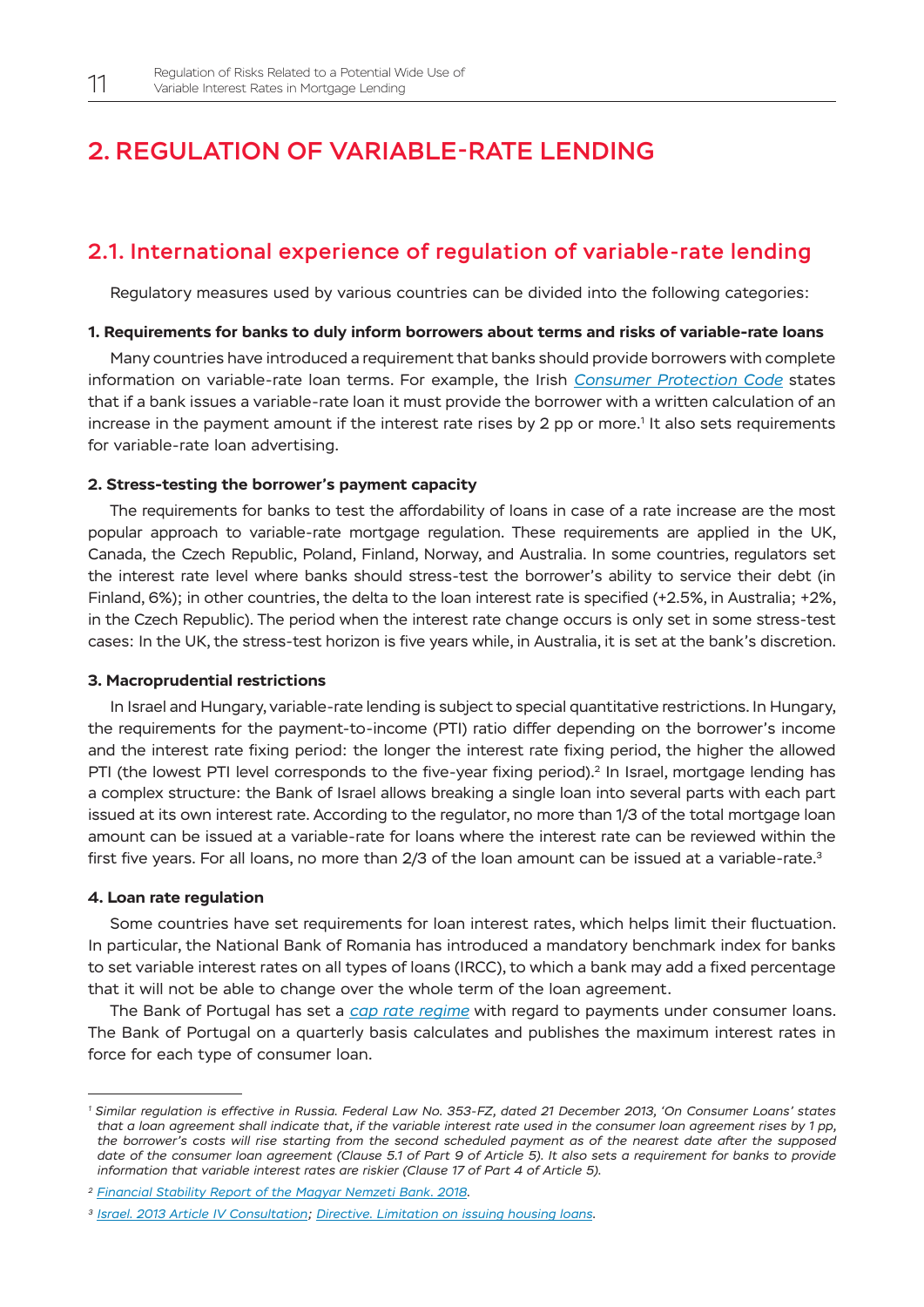<span id="page-12-0"></span>In order to limit the risk on variable-rate loans both for the borrower (if the rate grows) and for the lender (if it falls), the regulator may set limits on the highest and the lowest possible values of the interest rate. For example, in the US, when issuing variable-rate mortgage loans, the bank must specify the highest possible level of the interest rate in the loan agreement, with the bank deciding upon this level at its own discretion. In China, the interest rate is limited from below: it is tied to the loan prime rate (LPR) benchmark: the interest rate on the first mortgage loan cannot be lower than the LPR while all others must be at least 60 bp higher than the LPR.

According to the *[Spanish law](https://www.boe.es/buscar/doc.php?id=BOE-A-2019-3814)*, the interest rate on variable-rate mortgage loans cannot be limited from below. At the same time, the law specifies that the interest rate cannot be negative.

#### **5. Banks' obligation to convert variable-rate loans into fixed-rate loans**

In some countries, regulators set requirements aimed at additional protection of borrowers from the interest rate risk. These include, in particular, banks' obligation to convert variable-rate loans into fixed-rate loans at the borrower's request (Poland, Hungary).

### 2.2 Options for the development of variable-rate lending regulation in Russia

In line with the international practice, we suggest that special regulation of variable-rate retail mortgage lending should be introduced. Currently, the use of variable interest rates on retail loans is allowed in Russia by Article 9 of Federal Law No. 353-FZ, dated 21 December 2013, 'On Consumer Loans' and by Article 809 of the Civil Code of the Russian Federation.

It is advisable that the following options of further development of the variable-rate retail mortgage lending regulation be considered. The implementation of these options might require an amendment of certain laws and/or Bank of Russia regulations.

#### *2.2.1. Options that require legal amendments*

#### **OPTION 1. COMPLETE PROHIBITION OF RETAIL LENDING AT VARIABLE INTEREST RATES**

*Amendments required:* amendments to Federal Law No. 353-FZ, dated 21 December 2013, 'On Consumer Loans'.

#### *Advantages:*

- **•** *for borrowers:* a complete elimination of interest rate risks;
- **•** *for banks:* an elimination of the risk of transformation of interest rate risk to credit risk.

#### *Disadvantages:*

- **•** *for borrowers:* potentially worse access to mortgage lending, including lower mortgage issuance amounts, higher interest rates (by the interest rate risk premium); product choice limitations for financially literate borrowers who have complete understanding of risks;
- **for banks:** worse potential of mortgage lending development, including lower mortgage loan issuance amounts; worse options for interest rate risk management.

Alternatively, this option can provide for a prohibition of certain types of variable-rate lending, e.g. loans with a fixed annuity (i.e. with variable maturity) as the most complex type of loans for comprehension and assessment for borrowers and support (administration) for banks.4

*<sup>4</sup> From the point of view of lending support, loans with variable maturity may require signing annexes to loan agreements upon each maturity review, including with regard to collateral insurance agreements (and additional premium payments under insurance agreements when the loan maturity increases), re-registration of mortgage, etc.*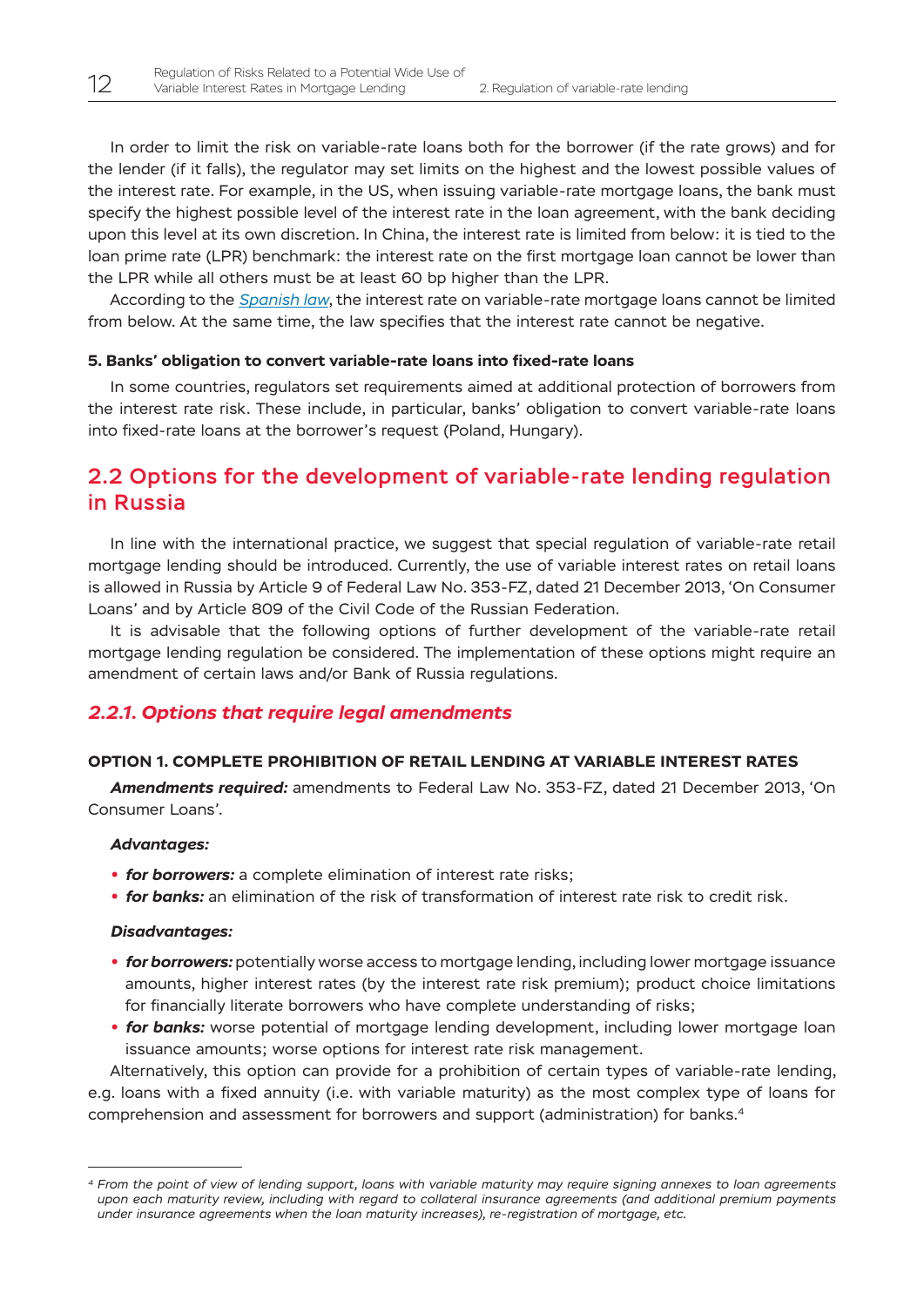#### **OPTION 2. INTRODUCTION OF LEGAL RESTRICTIONS (CAPS) ON CHANGES IN INTEREST RATE OR MATURITY ON VARIABLE-RATE LOANS**

*Amendments required:* amendments to Federal Law No. 353-FZ, dated 21 December 2013, 'On Consumer Loans'.

The following variants of this option can be implemented:

- Variable interest rates may be allowed only for loans with the remaining maturity of less than 10 (15) years.
- ‒ Interest rate changes may be limited to 2 pp of the initial rate (the specific deviation is to be discussed). At the same time, for variable-rate loans with a fixed monthly payment (i.e. with variable maturity), the maturity may be increased for no longer than three years (the specific deviation is to be discussed).5
- ‒ A combination of variants A and B (e.g. a variable-rate mortgage loan can only be issued with an initial maturity of no more than 15 years with a cap on interest rate / maturity changes).

#### *Advantages:*

- **•** *for borrowers:* a limitation of debt burden growth when the interest rate rises substantially;
- **•** *for banks:* a lower probability of interest rate risk to credit risk transformation when the interest rate rises substantially; partial re-allocation of interest rate risk from the bank to the borrower.

#### *Disadvantages:*

- **•** *for borrowers:* the risk is still in place that this product will be offered to a wide range of borrowers, including those with inadequate financial literacy;
- **for banks:** information systems will require additional development and business processes will require transformation in order to monitor and (if necessary) adjust the actual level of the interest rate (maturity).

#### **OPTION 3. AUTHORISATION OF THE BANK OF RUSSIA BOARD OF DIRECTORS TO SET LIMITS ON VARIABLE-RATE LENDING**

**Concept:** it is proposed upon the decision of the Bank of Russia Board of Directors to set:<sup>6</sup>

- **•** Limits, i.e. the allowed proportion of variable-rate mortgage loans in the total amount of mortgage loans issued over a quarter (hereinafter, 'limits'), including loans with specific characteristics (such as caps on change of the interest rate or maturity in the loan agreement as suggested in Option 2);
- **•** the period when the limits on the proportion of variable-rate mortgage loans in the total amount of issued loans are applied.

*Amendments required:* amendments to Federal Law No. 86-FZ, dated 10 July 2002, 'On the Central Bank of the Russian Federation (Bank of Russia)', Federal Law No. 151-FZ, dated 2 July 2010, 'On Microfinance Activities and Microfinance Organisations'. Additional Bank of Russia regulations will need to be developed.

#### *Advantages:*

- **•** *for borrowers:* a possibility to use a wider range of products compared to the complete prohibition option; a limitation of growth of debt burden;
- **for banks:** lower potential interest rate risk to credit risk transformation; higher flexibility compared to a complete prohibition of lending at variable rates.

*<sup>5</sup> The assessment of the sensitivity of the maturity to changes in the interest rate corresponding to the cap level proposed herein is provided in clause 2.3 of the report.*

*<sup>6</sup> As an alternative to setting direct limits, it is possible to introduce a respective required ratio (to be calculated as a proportion of variable-rate loans to the total amount of retail loans), which will require amending Federal Law No. 86-FZ, dated 10 July 2002, 'On the Central Bank of the Russian Federation (Bank of Russia)' and Bank of Russia regulations.*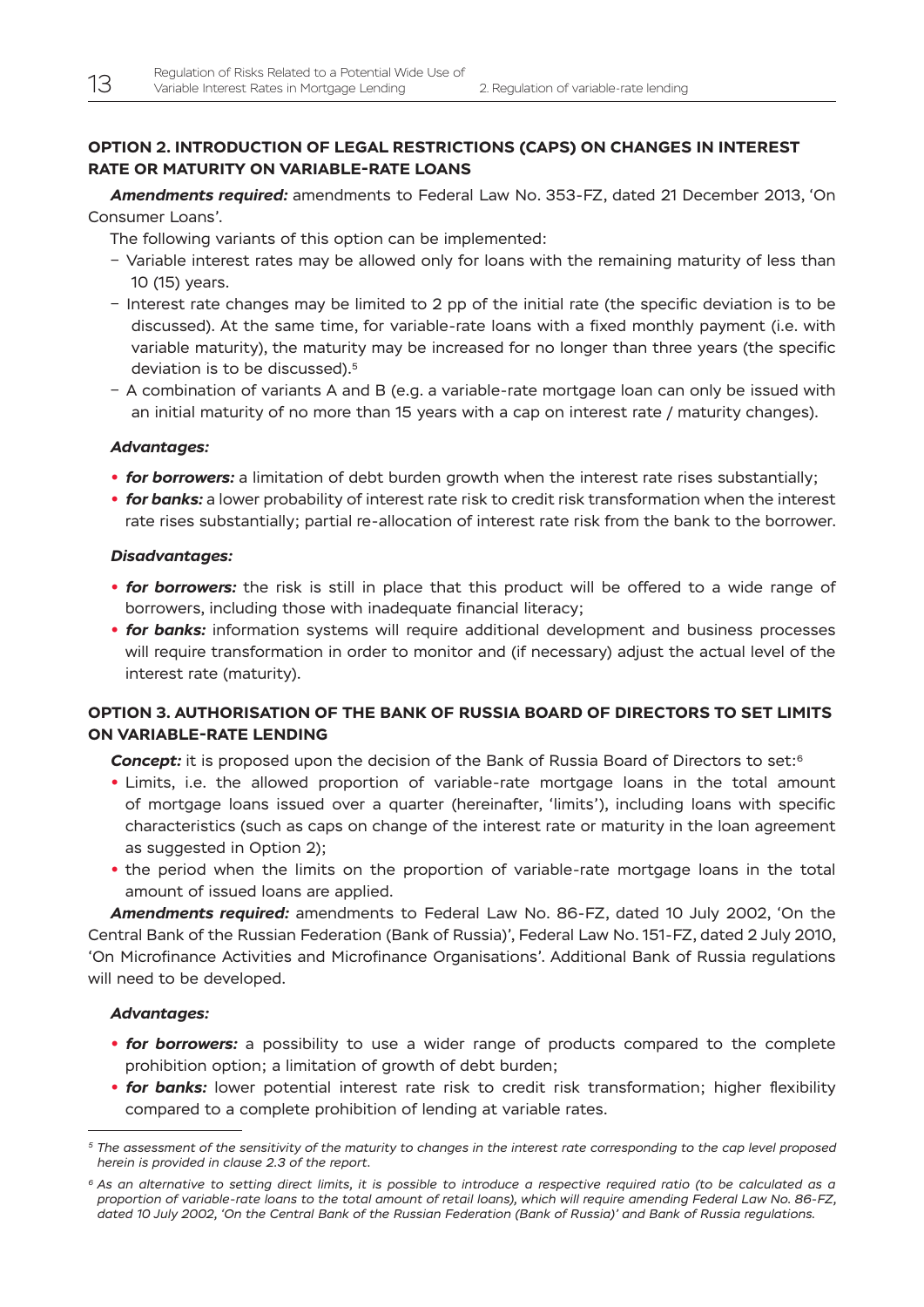#### <span id="page-14-0"></span>*Disadvantages:*

- **•** *for borrowers:* worse access to variable-rate products amid a restriction on the proportion of such loans;
- **for banks:** fewer opportunities to profit from a wider range of products during the period of restrictions.

#### **OPTION 4. LEGAL RESTRICTIONS ON THE RANGE OF POTENTIAL BORROWERS WHO CAN TAKE OUT VARIABLE-RATE MORTGAGE LOANS**

*Concept:* it is suggested that the range of potential borrowers of variable-rate mortgage loans be restricted to persons whose financial standing is stable enough when the loan is issued and will most probably remain stable in case of sharp interest rate growth (the so-called 'qualified borrowers'). In order to identify such persons, the following criteria can be used:

- 1. a mortgage loan is taken out to purchase a housing that will not be the only dwelling of the borrower during the loan term;
- 2. the stress debt-to-income ratio (stress DTI ratio), i.e. the ratio of the borrower's payments to income will not exceed the legally established threshold if the loan interest rate rises by 3 pp (the concrete value is subject for discussion);
- 3. the credit history bureau has no information of any existing variable-rate loans of the borrower. *Amendments required:* amendments to Federal Law No. 353-FZ, dated 21 December 2013, 'On

Consumer Loans' and Federal Law No. 218-FZ, dated 30 December 2004, 'On Credit Histories'. Additional Bank of Russia regulations will need to be developed.

#### *Advantages:*

- **•** *for borrowers:* a wider range of products for 'qualified borrowers'; 'qualified borrowers' can take out a loan at a lower interest rate because the interest rate risk premium is not priced in the loan rate; contrastingly, all other borrowers can only take out a loan at a fixed rate and, correspondingly, do not carry interest rate risk;
- **for banks:** lower potential interest rate risk to credit risk transformation; higher flexibility compared to a complete prohibition of lending at variable rates.

#### *Disadvantages:*

- **•** *for borrowers:* 'qualified borrowers' are subject to the unlimited interest rate risk while their future income can change;
- **•** *for banks:* limited opportunities to profit from a wider range of customers.

#### *2.2.2. Options that require macroprudential measures*

 These options provide for the introduction of specific macroprudential add-ons to risk weigths on variable-rate loans when calculating capital adequacy requirements or the amendment of the borrower's DTI ratio calculation procedure in order to apply macroprudential add-ons.

#### **OPTION 5. INTRODUCTION OF ADDITIONAL MACROPRUDENTIAL ADD-ONS ON VARIABLE-RATE LOANS**

**Concept:** these add-ons can differ depending on the presence of interest rate change caps in the loan agreement. The Bank of Russia will be able to promptly adjust the add-on level depending on the market situation, so that banks have incentives not only to approve variable-rate loans to their customers but also to offer them fixed-rate loans as an alternative.

*Amendments required:* amendments to Bank of Russia Ordinance No. 4892-U, dated 31 August 2018, 'On Types and Characteristics of Assets for Which Risk-weight Capital Add-ons are Set and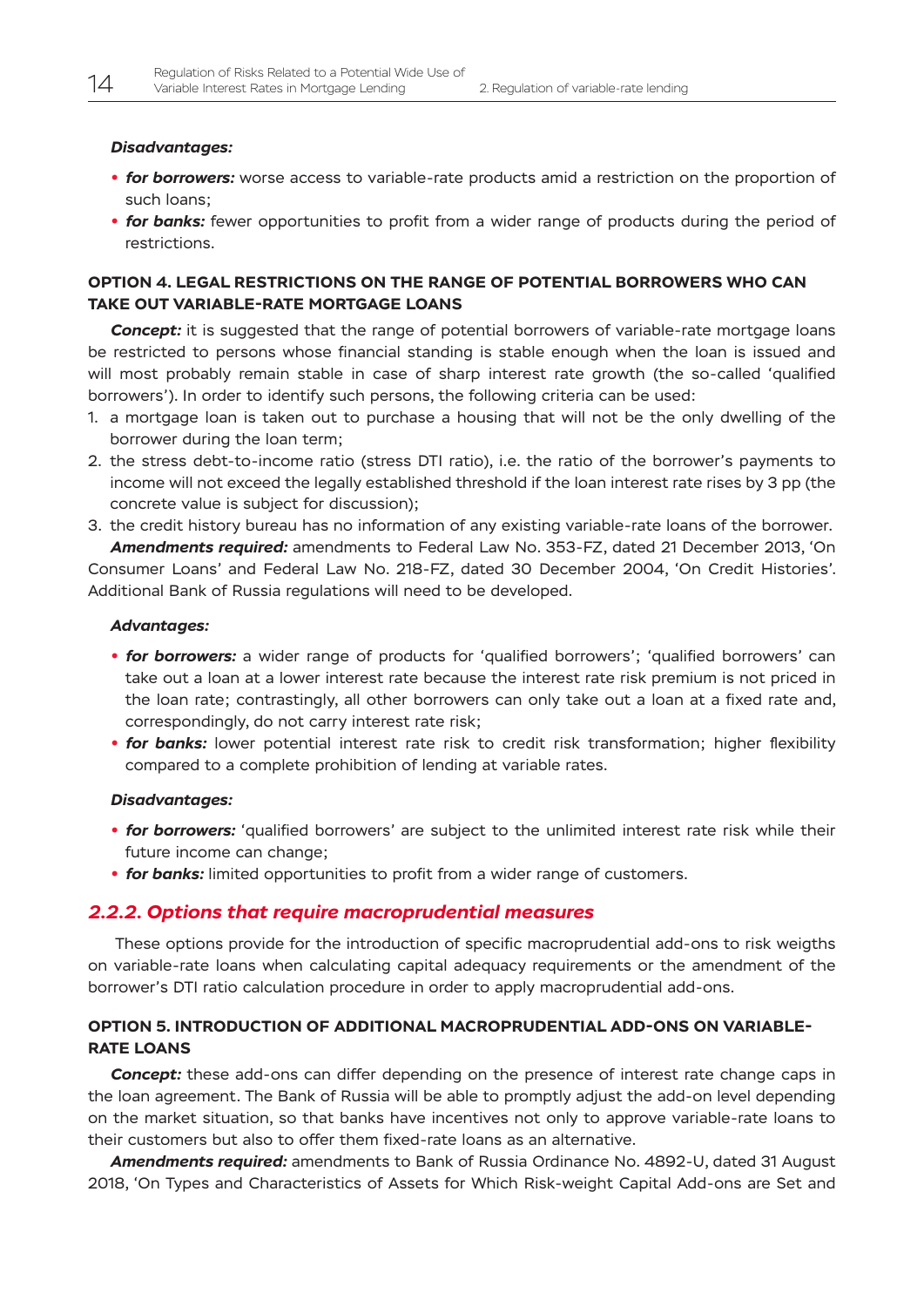on the Methodology for Applying These Add-ons to the Said Types of Assets for Credit Institutions to Calculate Their Capital Adequacy Ratios'.

#### *Advantages:*

- **•** *for borrowers:* a better protection from risks because add-ons will motivate banks to offer overall less risky products to their borrowers and fixed interest rates to the borrowers for whom variable rates are too risky;
- **•** *for banks:* a lower probability of interest rate risk to credit risk transformation.

#### *Disadvantages:*

- **for borrowers:** a worse protection of borrowers compared to the legal restriction option since certain banks with excessive capital will be able to continue issuing risky loans;
- **•** *for banks:* additional add-ons will affect banks' capital adequacy; limited lending potential and worse competition due to decreased lending ability of banks with relatively low capital adequacy.

#### **OPTION 6. CHANGES IN THE DTI CALCULATION PROCEDURE TO APPLY THE EXISTING MECHANISM OF MACROPRUDENTIAL ADD-ONS TO VARIABLE-RATE LOANS**

**Concept:** it is suggested that, for the purpose of the DTI calculation, the average monthly payment on variable-rate loans be calculated based on the highest possible rate as set by the agreement or law (in case of adopting law amendments as suggested in Option 1.2).

Specifics for variable-maturity loans: if the loan structure provides for a fixed payment amount and variable maturity, the level of payments under such a loan, for the purpose of the DTI calculation, must be estimated based on the implied interest rate corresponding to the maximum maturity extension as per the agreement or law.

*Amendments required:* amendments to Bank of Russia Ordinance No. 4892-U, dated 31 August 2018, 'On Types and Characteristics of Assets for Which Risk-weight Capital Add-ons are Set and on the Methodology for Applying These Add-ons to the Said Types of Assets for Credit Institutions to Calculate Their Capital Adequacy Ratios', Federal Law No. 353-FZ, dated 21 December 2013, 'On Consumer Loans', and Federal Law No. 218-FZ, dated 30 December 2004, 'On Credit Histories'.

#### *Advantages:*

- **•** *for borrowers:* borrowers' ability to comply with their payment obligations is taken into account when the loan is issued considering a potential interest rate increase.
- **•** *for banks:* a lower probability of interest rate risk to credit risk transformation.

#### *Disadvantages:*

- **for borrowers:** a worse protection of borrowers compared to the legal restriction option since certain banks with excessive capital will be able to continue issuing risky loans.
- *for banks:* high implementation complexity. In order to correctly estimate the borrower's credit risks, the debt burden indicator at the cap interest rate level needs to be calculated not only by the bank that issues a variable-rate loan but also by all further lenders. The implementation of the new procedure to calculate capital adequacy requirements will require additional development of internal business processes and information systems of credit institutions.